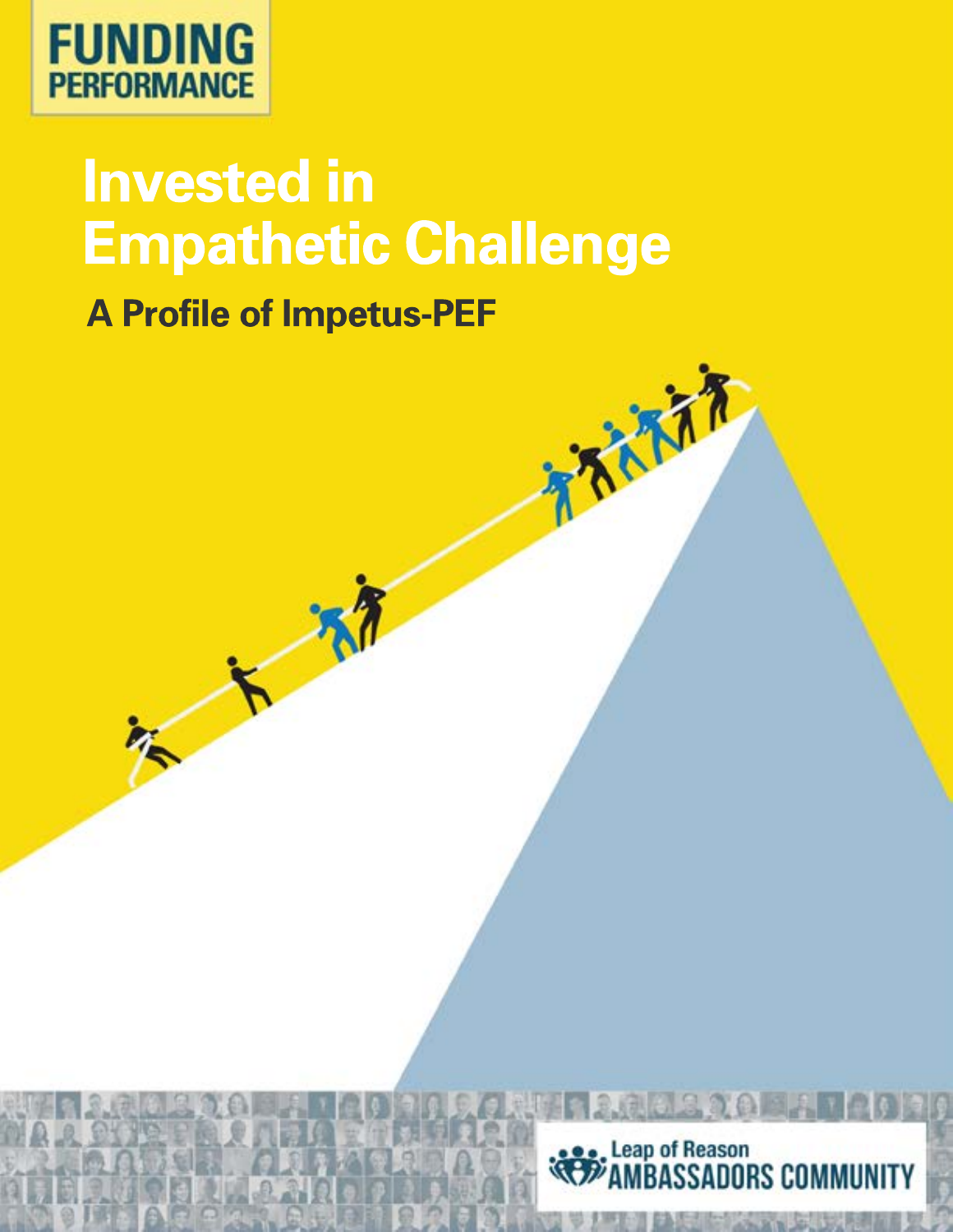

This document, developed collaboratively by the Leap of Reason Ambassadors Community (LAC), is licensed under a [Creative Commons Attribution-](https://creativecommons.org/licenses/by-nd/4.0/)[NoDerivatives 4.0 International License](https://creativecommons.org/licenses/by-nd/4.0/). We encourage and grant permission for the distribution and reproduction of copies of this material in its entirety (with

original attribution). Please refer to the Creative Commons link for license terms for unmodified use of LAC documents.

Because we recognize, however that certain situations call for modified uses (adaptations or derivatives), we offer permissions beyond the scope of this license (the "CC Plus Permissions"). The CC Plus Permissions are defined as follows:

You may adapt or make derivatives (e.g., remixes, excerpts, or translations) of this document, so long as they do not, in the reasonable discretion of the Leap of Reason Ambassadors Community, **alter or misconstrue the document's meaning or intent. The adapted or derivative work is to be licensed under a** [Creative Commons Attribution-NoDerivatives 4.0 International License](https://creativecommons.org/licenses/by-nd/4.0/), conveyed at no cost (or the cost of reproduction,) and used in a manner consistent with the purpose of the Leap of Reason Ambassadors Community, with the integrity and quality of the original material to be maintained, and its use to not adversely reflect on the reputation of the Leap of Reason Ambassadors Community.

Attribution is to be in the following formats:

- For unmodified use of this document, the attribution information already contained in the document is to be maintained intact.
- For adaptations or derivatives of this document, attribution should be prominently displayed and should substantially follow this format:

"From 'Invested in Empathetic Challenge,' developed collaboratively by the Leap of Reason Ambassadors Community, licensed under CC BY ND [https://creativecommons.org/licenses/by](https://creativecommons.org/licenses/by-nd/4.0/)[nd/4.0/.](https://creativecommons.org/licenses/by-nd/4.0/) For more information or to view the original product, visit [https://leapambassadors.org/](https://leapambassadors.org/products/building-case-funders/impetus-pef/) [products/building-case-funders/impetus-pef/](https://leapambassadors.org/products/building-case-funders/impetus-pef/)"

The above is consistent with Creative Commons License restrictions that require "appropriate credit" be required and the "name of the creator and attribution parties, a copyright notice, a license notice, a disclaimer notice and a link to the original material" be included.

The Leap of Reason Ambassadors Community may revoke the additional permissions described above at any time. For questions about copyright issues or special requests for use beyond the scope of this license, please email us at [info@leapambassadors.org](mailto:info%40leapambassadors.org?subject=).

# **leapambassadors.org**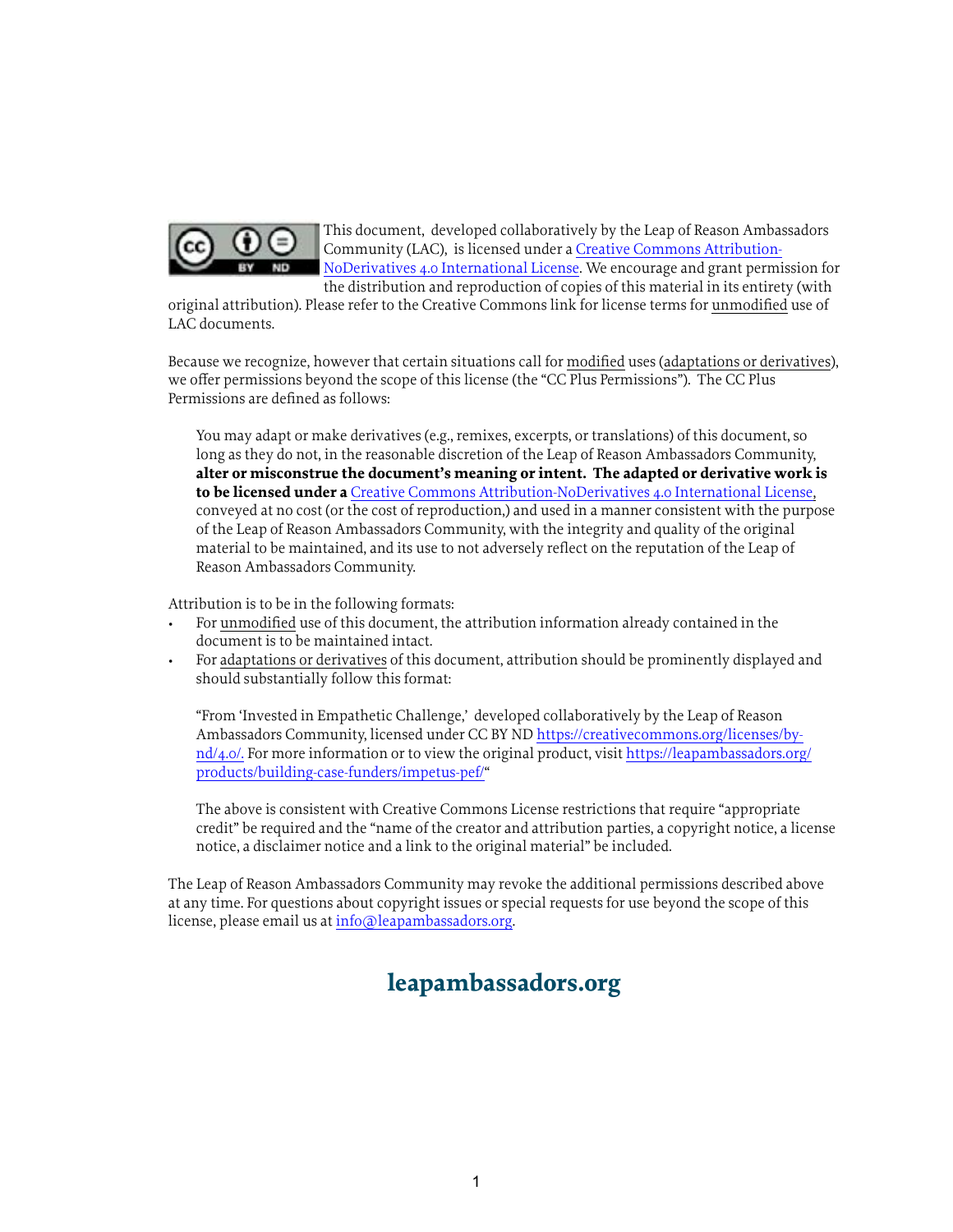### **Impetus for Action**

Yes, it takes a village to raise a child. Sometimes it also takes a performance whisperer.

A few years ago, **David Hunter**, a toughlove consultant, spoke on a panel in Boston alongside **Daniela Barone Soares**, then the CEO of Impetus Trust, a UK-based, nonendowed foundation. Soares was blown away by Hunter's unique blend of passion and rigor. She invited him to London to help shake up her team.

The timing was perfect. Impetus Trust was completing a merger with The Private Equity Foundation to form Impetus-PEF, dedicated to improving the lives of disadvantaged youth in the UK. "As an organization, we had always been worried we weren't doing enough," recalls **Jenny North**, Impetus-PEF's director of policy and strategy. "The merger gave us a chance to take a hard look."

North's colleague **Chiku Bernardi**, a Brit born in India and one of the firm's investment directors, explains, "We had been operating under the assumption that the charity leaders knew their product, and we weren't supposed to look into it…. We didn't have the confidence to ask tougher, more analytical questions about effectiveness."

After Hunter's workshop and three years of implementing the blueprint that emerged, the organization and its new CEO, **Andy Ratcliffe**, are on a completely different path. Hunter, not one for doling out compliments, says that Impetus-PEF "is now the funder that has the best-worked-out and

-implemented approach to social investing, bar none."

In this profile, we'll dive into Impetus-PEF's model to understand the financial and intellectual resources it brings to bear for helping organizations become higher performers. We'll hear from grantees to gain their perspective on the benefits of and pain points in Impetus-PEF's approach. We'll examine how Impetus-PEF is tracking its own outcomes, not just supporting grantees to do so. And we'll learn from mistakes that Impetus-PEF has made during this journey.

We hope you'll come away from this profile with an understanding of how and why one funder has boldly adopted a relentless focus on performance. We aim to give you food for thought and impetus for action.

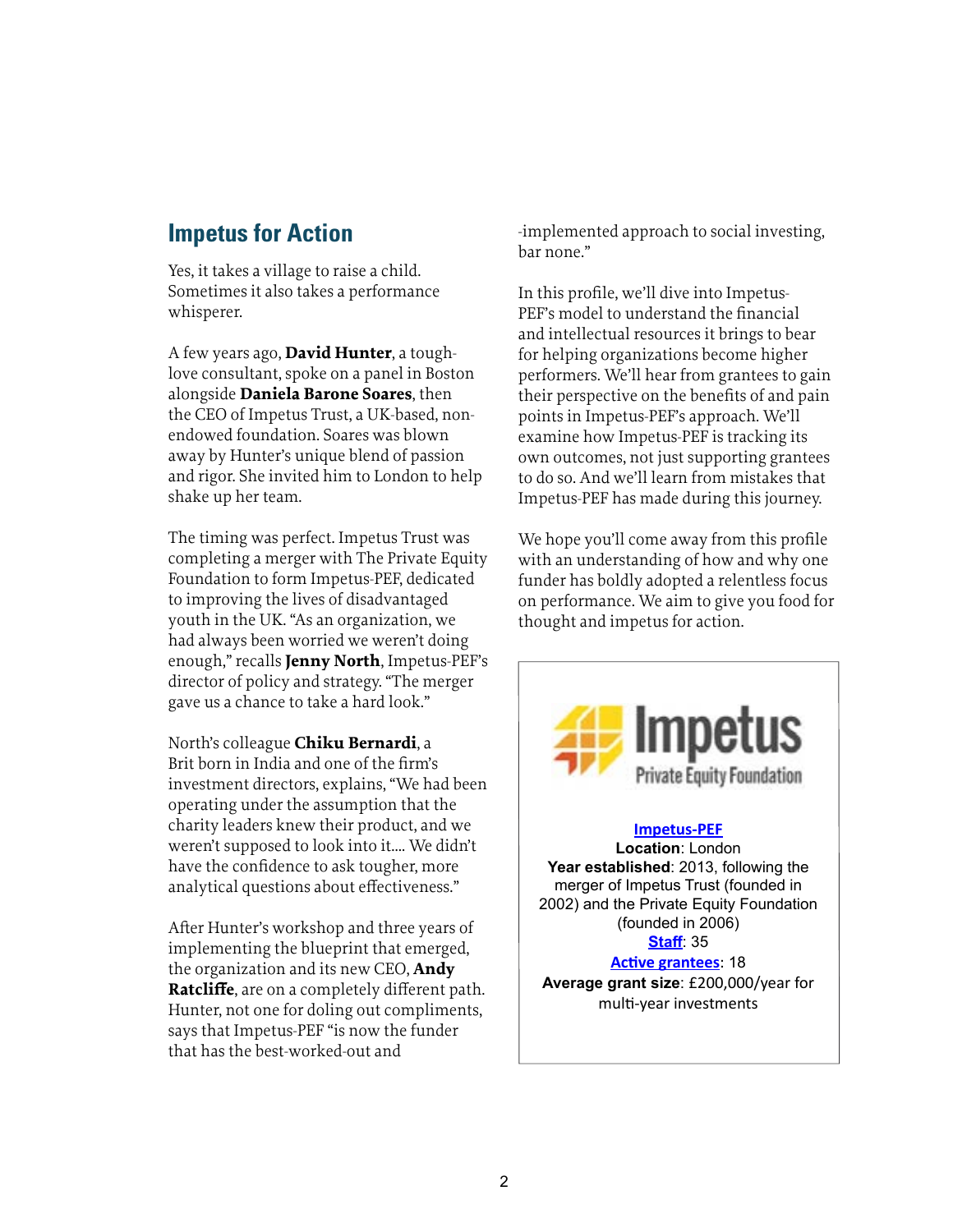#### **Born of Frustration**

Impetus Trust was the brainchild of **[Stephen](http://philanthropy.coutts.com/en/reports/2013/united-kingdom/case-studies/stephen-dawson.html#w4w5KoS2AhDKF1ww.99)  [Dawson](http://philanthropy.coutts.com/en/reports/2013/united-kingdom/case-studies/stephen-dawson.html#w4w5KoS2AhDKF1ww.99)**, a British investor who led Londonbased [ECI Partners](http://www.ecipartners.com/), and **[Nat Sloane](http://www.impetus-pef.org.uk/who-we-are/board-of-trustees/)**, an American-born entrepreneur, investor, and management consultant who has spent most of his career in the UK. Except for a just-the-factsma'am bio of Sloane, who continues to serve on the board of Impetus-PEF, you'll find almost nothing about them on the Impetus-PEF website. Dawson and Sloane have taken great pains to avoid fanfare and limelight. (That effort was undermined by Queen Elizabeth herself, when she named Dawson an Officer of the British Empire and Sloane a Commander of the British Empire for their philanthropic work.) "Stephen is the most humble, retiring guy I've ever met," says Bernardi. "Both of them would rather die in a ditch than read 'founder stories' about themselves."

Dawson and Sloane became not only Impetus Trust's key funders; they got deeply and personally involved in every philanthropic investment they made. According to North, "They did a lot of the work themselves. They had both had years of dissatisfaction with their philanthropic giving. They wanted to achieve more impact."

Dawson and Sloane were particularly frustrated by the lack of scale in the social sector. Both men had significant professional experience helping companies grow and expand. Their mindset was, in North's words, "If something's good, it should scale." And yet the funding system in the social sector practically ensured that good organizations would stagger along at modest scale. In the world they came from, investors deploy

capital over the long term to build great institutions. In the social sector, charities are caught in a starvation cycle, living hand-to-mouth on small, short-term project grants.

Meanwhile, another group of private equity leaders in London were experiencing the same frustrations. These leaders, including KKR's **[Johannes Huth](http://www.kkr.com/our-firm/leadership/johannes-huth)**, also wanted to deploy their skills, not just their checkbooks, to help charities achieve more. The Private Equity Foundation was born. This group saw the value of philanthropic focus for "moving the needle" on big problems. They chose to concentrate all their resources on the issue of youth unemployment. They built a portfolio of the best organizations tackling this problem from all angles.

Huth, who now serves as the chair of Impetus-PEF, says that he and his colleagues felt there was a great deal that funders and charity leaders could learn from the other "so that charities could operate more effectively, and we investment professionals could learn how and where to put our funds to work so it would have the greatest benefit."

#### **Good Intentions Are** *Not* **Good Enough**

After the merger of the two organizations, Impetus-PEF's leaders came to see that they had been putting the cart before the horse—scale in front of impact. "We learned that [our partners] needed to be much more confident on the impact side before scaling," says Ratcliffe.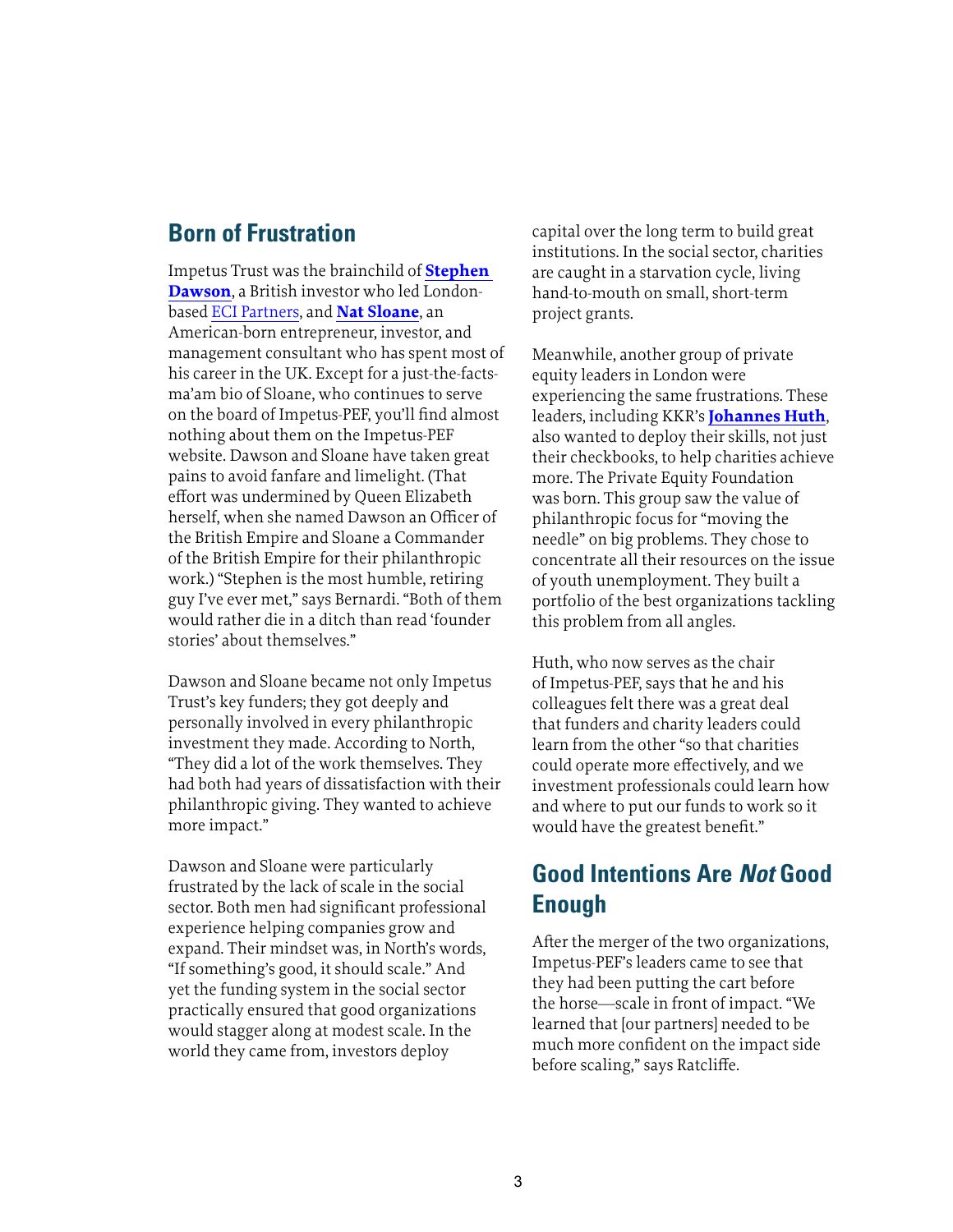# **One of the big things we've seen from these trials is that even with the best of intentions, a lot of things don't work.** "<br>"<br>"

Since Ratcliffe became CEO in 2016, he has been admonishing his staff and board to "beware the 75 percent success rate." "Every charity has a 75 percent success rate," he says. "That's sort of a joke, sort of true. It's the 'keep the funder happy' number." Impetus-PEF now digs much deeper into the numbers. "Of that 75 percent, who got jobs? How many kept the job? For how long? Were they the right people? And by the way, if you helped 75 percent get a job, how many people dropped out of the program and are not factored into your 75 percent?"

Impetus-PEF credits Hunter with helping them see the need for an "impact first, then scale" mentality. When Hunter came to London, he challenged everyone in the room, including powerful board members not used to being questioned about their philanthropic efforts. Among other things, he pushed them to acknowledge that many of their grantees needed to build a stronger evidence base before they could know what was working for the disadvantaged young people they served.

In the process, Hunter inspired Impetus-PEF to raise the bar. "Many of our charities had been achieving some outcomes for some of the people they served. We now aspire to see them move on that journey toward great outcomes for all they serve—and to make sure they're focusing their efforts on those who really need their support," says Bernardi.

"Up until point where they met with David Hunter … the conversation with our

 Andy Ratcliffe CEO, Impetus-PEF "

investment director was all about scaling up," recalls **Jo Rice**, the managing director of **[Resurgo](http://www.resurgo.org.uk/)**, an Impetus-PEF grantee that helps disconnected young people find their way into jobs. "They were humble enough to say, 'We're having a change of heart.'"

Ratcliffe fully acknowledges that he and the team are far from having all the answers on impact. "We're learning all the time … and it's been painful at times," he says.

Some of Impetus-PEF's deepest—and most painful—learning about impact has come through the [Education Endowment](https://educationendowmentfoundation.org.uk/)  [Foundation](https://educationendowmentfoundation.org.uk/) (EEF), which Impetus-PEF helped create with [The Sutton Trust](https://www.suttontrust.com/) and the [UK](https://www.gov.uk/government/organisations/department-for-education)  [Department for Education](https://www.gov.uk/government/organisations/department-for-education). With the help of rigorous external evaluators, EEF has been testing different approaches to closing the educational-attainment gap in the UK. "One of the big things we've seen from these trials is that even with the best of intentions, a lot of things don't work," says Ratcliffe. "It's a stark message that if you want to get the best out of your philanthropic dollars, you have to invest in learning whether it works and whether it can sustain growth—*before* going hard on scale."

#### **Investing in Team**

Impetus-PEF has learned that being serious about impact means investing serious money—not only in its grants (more than £4 million per year) but also in its own team. "You can't create big change on spare change," in the words of one nonprofit leader.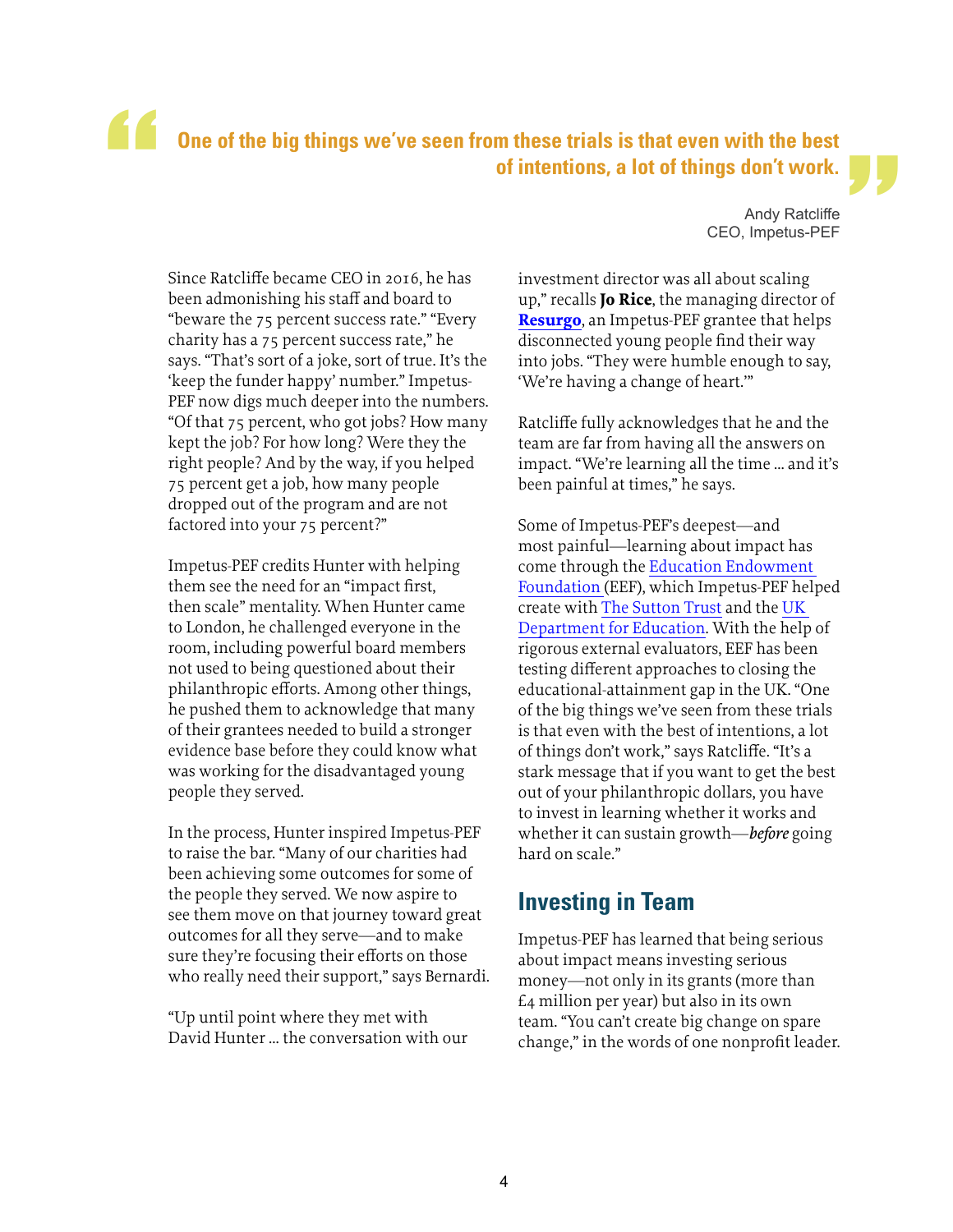Impetus-PEF has [35 staff members,](http://www.impetus-pef.org.uk/who-we-are/executive-team/) 14 of whom are on the team that selects grantees and supports their journey to higher performance. The personnel costs for this investment team represent about 20 to 30 percent of the amount Impetus-PEF gives out each year in grants.

The team is diverse in terms of race, ethnicity, culture, and gender. Team members have big brains and big hearts. Each also brings 15-20 years of hands-on experience helping forprofit, nonprofit, or public-sector organizations operate more effectively.

Ratcliffe, who most recently served as deputy chief executive of a global anti-poverty charity, has structured the team to give each member the time to work in close partnership with grantees. Each investment director manages just two or three grants at a time, far fewer than the typical foundation officer.

This organizational model is particularly noteworthy because Impetus-PEF is not an endowed foundation with a lot of room, and



treasure, to experiment. It must raise its operating budget every year from individuals, foundations, and corporations. "We wish we had a big endowment. But we have it easier than many of our grantees, because have a longstanding relationship with the private equity industry," North says.

### **Delivering the 'Driving Impact' Model**

Impetus-PEF's focus on impact begins with the grantee-selection process. Since the merger, the investment team has screened more than 2,000 charities, spoken with the leaders of hundreds, and invested in only 18 of them.

The investment team looks for grantees that fit its programmatic criteria: helping disadvantaged young people in the UK achieve in education and/or employment. That's the easy part. The hard part is identifying those with the greatest potential to be high-performance organizations that deliver meaningful, measurable, and financially sustainable results for the young people who need them.

Finding these special organizations is both an art and a science. And it can take a long time. "The due diligence took almost a year," says Rice. "They talked to every single member of our staff."

Once Impetus-PEF selects a partner, the work gets more intensive. Impetus-PEF provides highly engaged support to the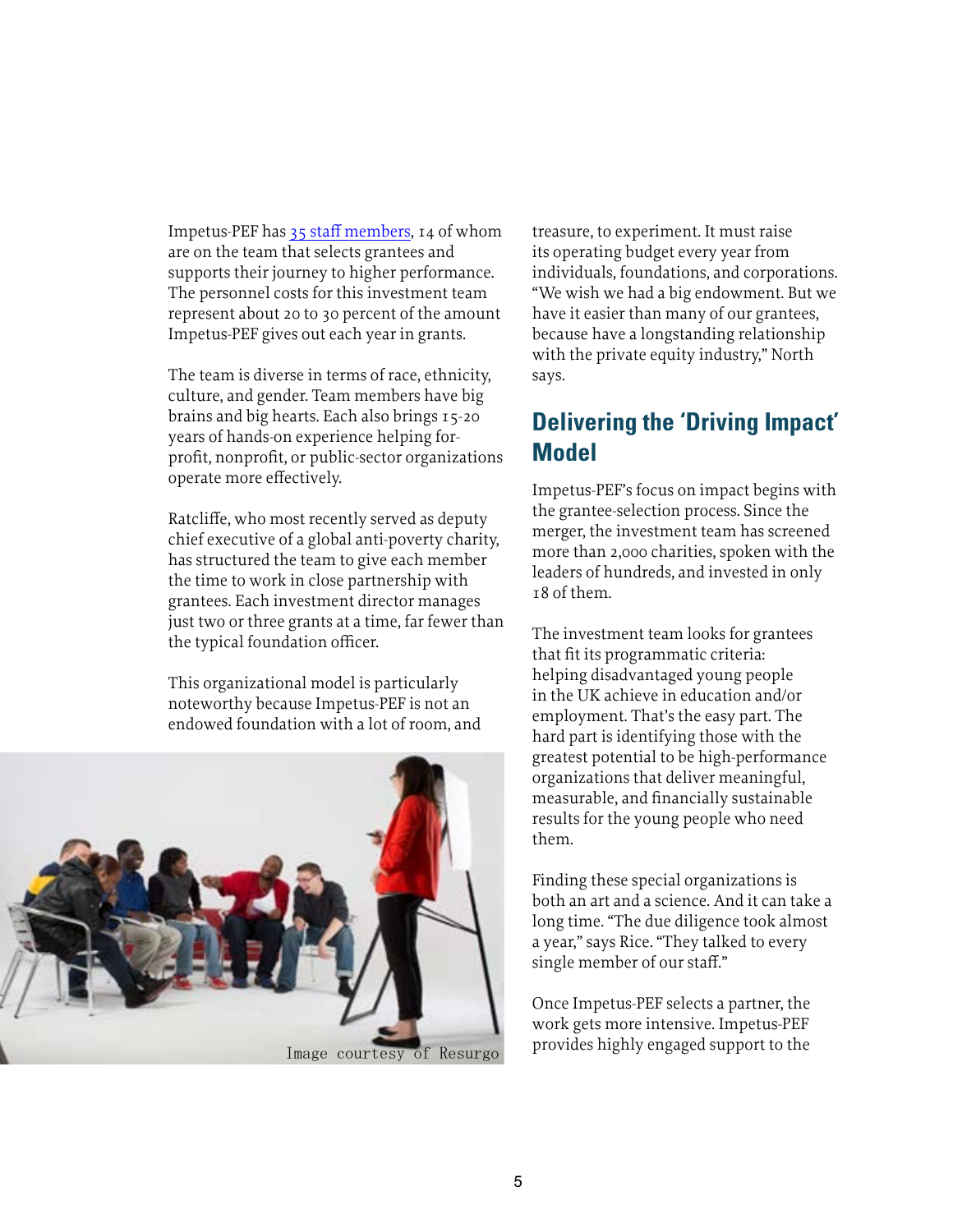grantee CEO and senior management team. Where Bernardi and the other investment directors once felt unable to ask tough questions about the delivery model, they now dive deep, in a spirit of "empathetic challenge."

Partnerships generally begin with investment directors leading multi-day [Driving Impact workshops](http://www.impetus-pef.org.uk/blog/driving-impact-workshops-four-days-that-redefine-a-charitys-impact/#.WXdHwtPytBx), a gentler but still rigorous version of the Hunter sessions that sparked profound introspection and change at Impetus-PEF. In one session Bernardi facilitated, she created a space for frontline staff to share hard truths with management. One of the hardest: The organization was inadvertently "creaming"—serving many people who didn't have significant needs and, in the process, artificially inflating its outcome data. "Management was shocked and pained," North reports. "But that led to brave decisions. They cut their caseloads in half, despite the cost implications. They knew that was necessary to get good outcomes with the people who really needed their help."

Investment directors work hard to become a close ally and critical friend of the charity CEO. They spend more than 200 hours a year engaging with the organization—attending board meetings, coaching executives on change management, helping to build the organization's leadership capacity, and helping to guide evaluation planning. "I'm really confident that to help transform their impact you need a deep and trusted relationship," says Ratcliffe. "You need to see problems … not from outsider's perspective. You need to be a trusted insider."



Investment directors also play the role of matchmaker. They tap their [pro bono](http://www.impetus-pef.org.uk/get-involved/contribute-skills/pro-bono-supporters/)  [network](http://www.impetus-pef.org.uk/get-involved/contribute-skills/pro-bono-supporters/) of 400 individuals from top UK management consulting, legal, accounting, and communications firms to find the best fit for projects that charity CEOs determine they need to undertake as part of their drive for higher performance.

Most of the pro bono consultants provide high value for grantees, but not all. When looking for a consultant for a particular project, "we're looking for the right combination of brain power and expertise and humility," says Ratcliffe. "It's quite a rare thing to find a hotshot at the top of [his or her] industry who has the humility to understand that not everything they know will apply [in the social sector]. We've learned a lot about what we're looking for. But we won't always get it right to avoid proper car crashes."

Rice averted one crash by rejecting the first consultant Impetus-PEF recommended. "He really didn't listen," she says. "He arrived with a suite of pre-determined ideas … that I knew instinctively were futile…. Impetus-PEF honored our view. And that set the tone for our relationship very well."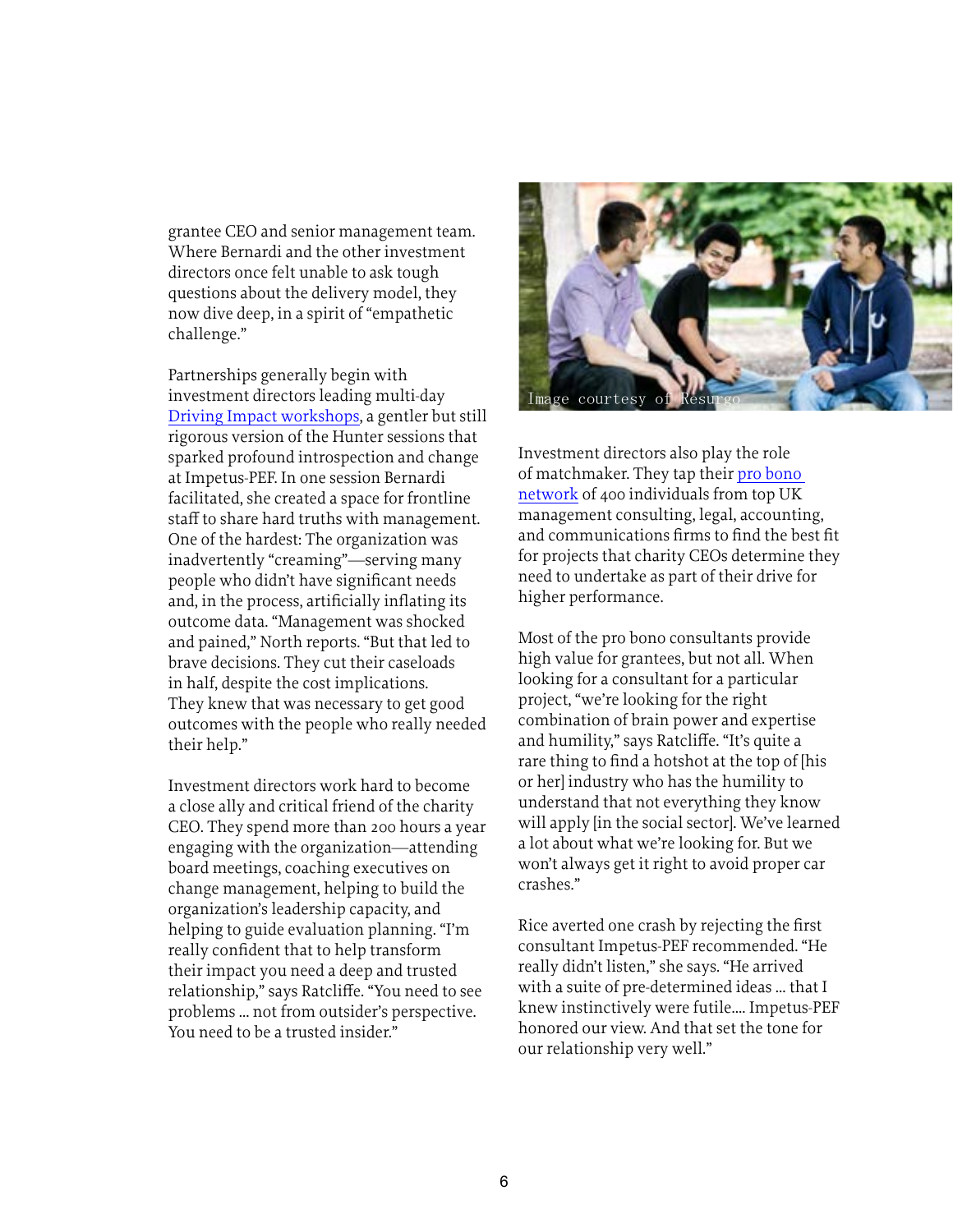Investment directors' support spans the length of the Impetus-PEF investment, which can run for up to 10 years. When genuine trust develops, the relationship can be transformative. Investment Director **Sebastien Ergas** has worked closely with the CEO of [The Access Project](http://www.theaccessproject.org.uk/), a tutoring organization focused on getting students from disadvantaged areas to attend top universities. Early in the relationship, he found constructive ways to push CEO **[Andrew Berwick](http://www.theaccessproject.org.uk/team_members/11)** and colleagues to clarify their definition of success. "Right below the surface, there were some important differences of opinion within the organization on what they existed to do," says Ergas. "When there's ambiguity around what success looks like, it's really hard to manage to outcomes."

Through their work with Ergas, Berwick and his board came to see that the organization's outcomes weren't strong enough. Because they were partnering with entire schools in disadvantaged areas rather than focusing on just the students in those schools who needed support, only half of The Access Project's resources were going to truly disadvantaged students. The Access Project also came to see that to be effective, they needed to spend more time tutoring students. And the organization acknowledged that only one-third of the students they tutored actually ended up at highly selective universities, the organization's top outcome.

"We did our part in asking new questions," Ergas says. "But the success of our work ultimately hinges on leadership of the organization, especially the CEO. Our model works if there is a courageous leader who is

willing to be challenged and let go of certain assumptions. The Access Project is great case study in a leader playing that role."

In the three years since Ergas began working with The Access Project, the organization's outcomes have dramatically improved. Today, 90 percent of all students served are truly disadvantaged (up from 50 percent). The "dosage" of tutoring has increased by 50 percent. More than 50 percent of students are now placing at highly selective universities (up from around a third). And Ergas helped Berwick achieve these improvements without significant change in delivery costs. "Their tutoring is delivered by volunteers, and the organization didn't have to add coordinators or change case loads substantially," he reports.

#### **Our model works if there is a courageous leader who is willing to be challenged and let go of certain assumptions.**

Sebastien Ergas Investment Director, Impetus-PEF "

To learn more about Impetus-PEF's approach, check out "[Driving Impact](http://www.impetus-pef.org.uk/wp-content/uploads/2016/11/2016-Driving-Impact-paper-FINAL-SINGLE-PAGE-SPREAD.pdf)," which does a brilliant job of documenting exactly how Impetus-PEF helps its grantees clarify their mission and target population, strengthen their program design, monitor their progress, and achieve greater impact. You'll love the concreteness of the section in which Impetus-PEF shares before-and-after illustrations of how its grantees evolved during the course of working with Impetus-PEF's investment directors.

"<br>"<br>"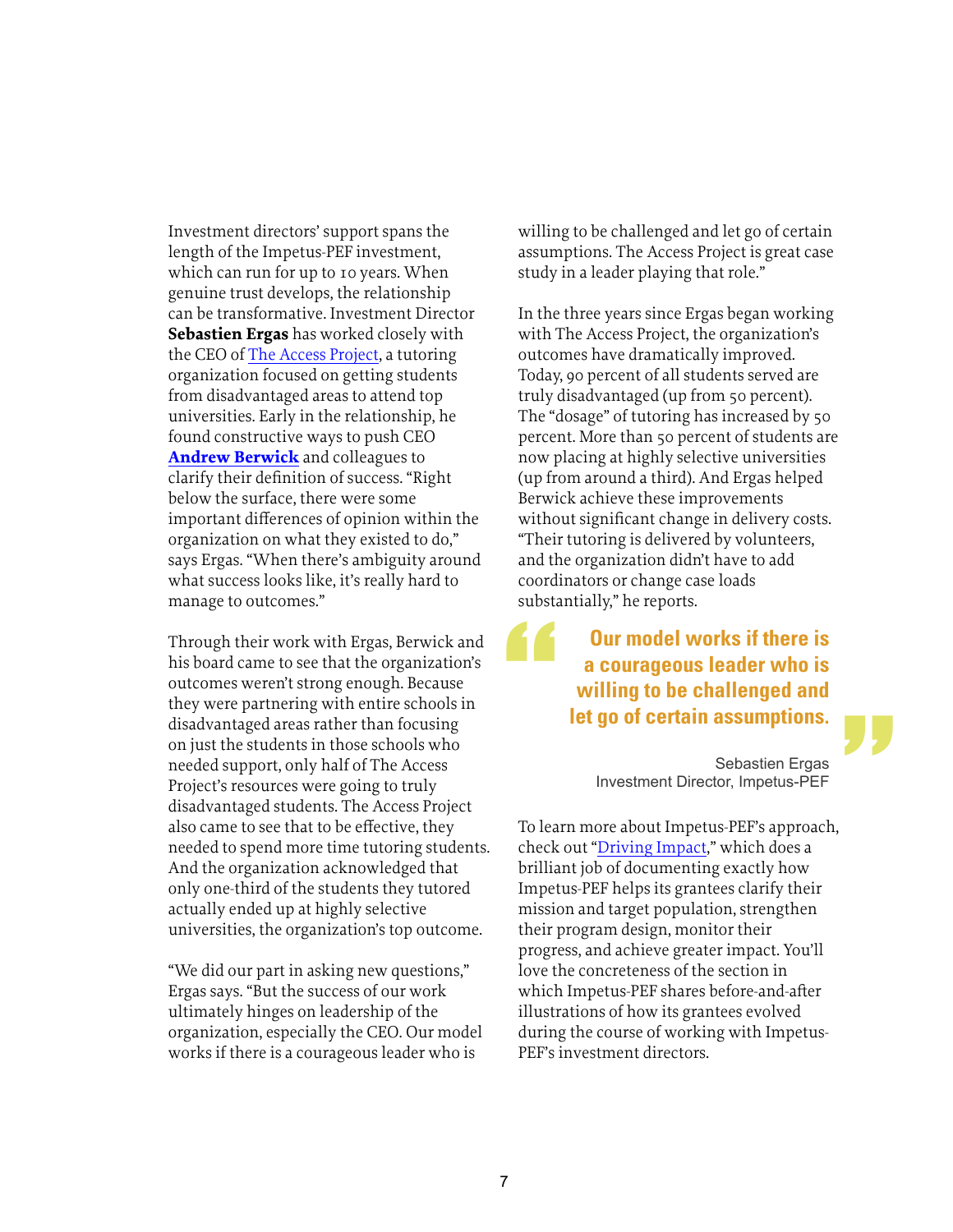We asked Jenny North, director of policy and strategy, to share her 20/20-hindsight reflections on Impetus-PEF's work to support partners' pursuit of performance. Here are her top five lessons, with insights on ways other funders can integrate high performance into their own processes.

# Impetus-PEF's Lessons for Other Funders

**1. Focus Works.** When we decided on this strategy we knew we had to focus on a narrower field. We couldn't be experts on youth and reoffending and early years. But losing those latter areas was hard; individual staff had considerable expertise, funders were supportive, and there are big problems to fix! We made that hard choice, and it has paid dividends in our ability to make good choices in our partners and gain expertise around program design in these areas. It means the pipeline of potential partners isn't limitless, but it also reduces the chances of taking on a partner that isn't a good match for our subject-matter expertise.

**2. Impact First, but Growth and Sustainability Alongside.** As noted above, our watchword in working with charities is "impact first, then scale," but we know now that organizations (and we!) have to be working on financial sustainability and organic growth even as they make big program management changes to increase their impact. The funding environment for charities in the UK is incredibly tight, and some of our partners have really struggled from the knock-on effects of cuts in government spending. So we're now adding significant support on fundraising, marketing, and business development in the second phase of our partnership, as well as on good financial practice and reporting. And we are looking to better understand what level of growth is both manageable and indeed necessary while the impact work is advancing.

**3. Sharing Is Caring!** In the first three years of this strategy we were pretty "heads down"—trying to figure out what we were doing and whether it was working. But we know that we're too small on our own to really deliver on our intentions for young people. We need partners who are aiming for the same goals: grantmaking trusts, government, corporates, and beyond. So now we're opening up a lot to find ways to work much more closely with others, share what we're learning, and learn from them.

**4. Performance Management Is Hard.** We're obsessed with making sure we take the same medicine we ask our charity partners to—and that includes performancemanaging ourselves to know whether what we're doing is working and how we can get better. We haven't found other foundations who've really cracked this, so we started from scratch. Implementing a technology to support this has been tough, and we're not quite there yet. But we are working to track what inputs from us correlate with change in the charities and see how we may refine practice. And through another layer of performance management, we are making adjustments to the kind of support we need to add to advance some performance pillars.

**5. Don't Move on Too Many Fronts at Once.** A couple of years ago we would encourage a charity to gets its performance-management system cracked all at once—track data on all the metrics that matter, nail dashboards for all of them, codify everything, and start taking action! It was too much and undermined the quality of what they were doing. Now we help them to pace the changes more intentionally and add more metrics when they're getting high-quality complete data on the ones they've got. Staff can see the wins rather than facing an overwhelming mountain of to-dos. We are also connecting them to each other. We discovered that the CEO and Head of Impact roles in particular can be lonely ones. Creating a cohort of leaders is beginning to help them with their own change management and feel confident in implementing continuous improvement.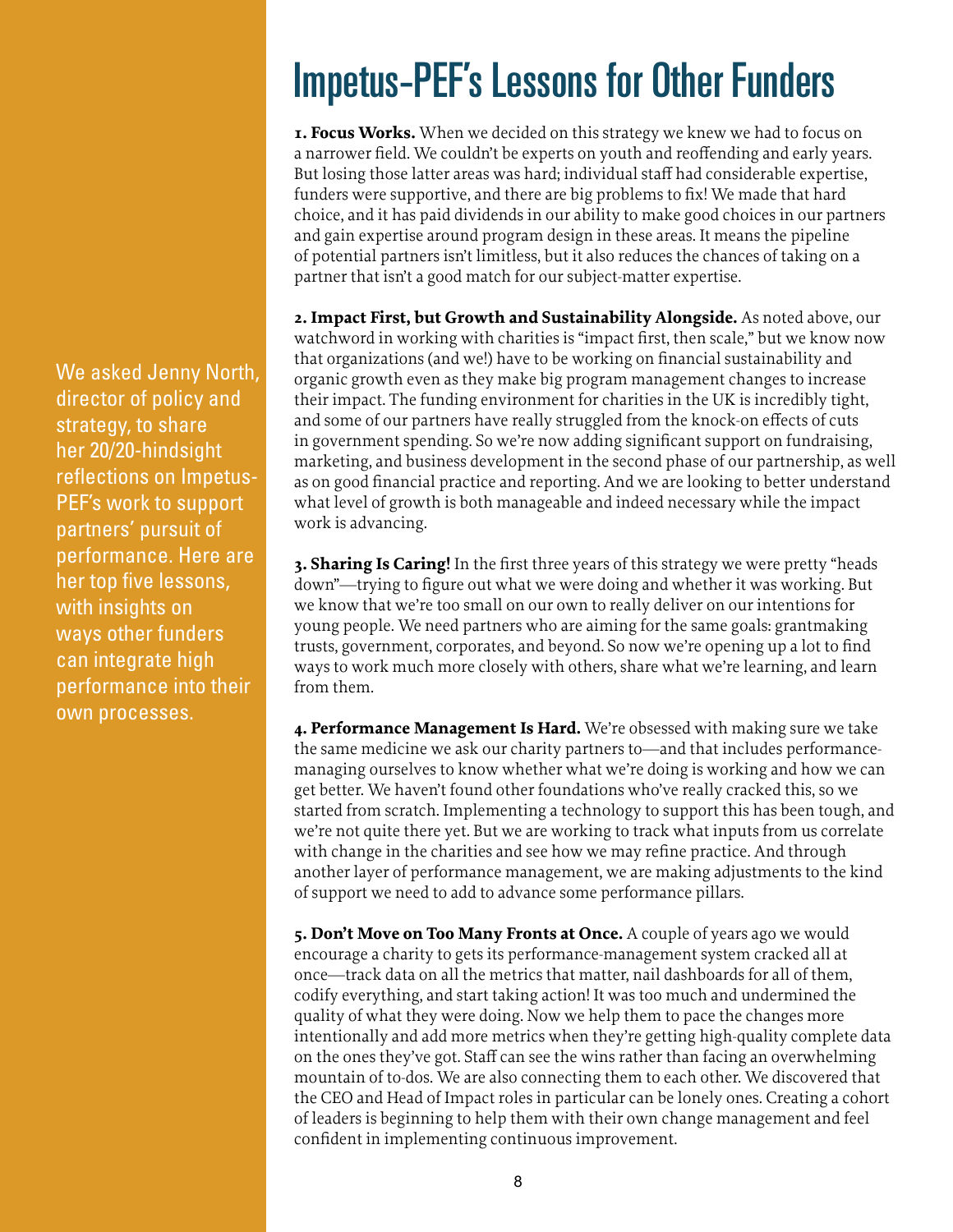#### **Our experience has been so outstanding. They are by far the most invested funder of ours, not just in terms of money but in terms of all forms of support.** "

Jo Rice Managing Director, Resurgo "

#### **A Grantee's Perspective**

Of course, all of this hands-on help can take a toll on grantees. That's why we reached out to Resurgo's Rice to get her perspective on whether this rigor is a true value-add or just a lot of hoop-jumping. In her view, it's not only worth the effort; it's indispensable.

"Our experience has been so outstanding," she says. "They are by far the most invested funder of ours, not just in terms of money but in terms of all forms of support…. It's fair to say that money was the reason we embarked on the relationship, but it quickly became clear that the real value was …. in the relationship with our investment director…. I'm not afraid of her seeing our data. She knows everything. I trust her. And she trusts us to deploy their resources where we see fit."

Rice says that she and her investment director, Bernardi, have difficult conversations without negative consequences. "She can tell me 'You didn't bring your A game to that meeting,' and I can tell her that I think Impetus was out of balance in placing too much focus on impact without paying equal attention to sustainability. We can have those robust conversations without me fearing that they will pull the plug."

Rice shares a story that illustrates the reciprocity of the learning relationship between Resurgo and Impetus-PEF. Impetus-PEF's CFO **Richard Lackmann** decided of his own accord to take Resurgo's five-day corporate leadership training. He was impressed by

the training, especially the way Resurgo teaches and promotes ["emotional](https://en.wikipedia.org/wiki/Emotional_intelligence)  [intelligence](https://en.wikipedia.org/wiki/Emotional_intelligence)." Lackmann asked Rice if she and her colleagues would provide similar training for every member of Impetus-PEF's team, from the CEO to the newest apprentice.

Rice believes that all of this trust has translated directly into improved results for Resurgo—and she has data to back up that belief. Rice shared employment, education, and training outcome data culled from the organization's performance-management system. Since Resurgo implemented a series of staff and programmatic changes prompted by its work with Impetus-PEF, three-month intended outcomes in its main program have increased by a full 20 percentage points.

#### **Taking the Same Medicine**

Impetus-PEF has committed to helping all of its grantees develop performancemanagement systems. Far more unusual is Impetus-PEF's decision to develop its own robust performance-management system, using the well-known Salesforce platform. "We use performance management for our own management," comments **Elisabeth Paulson**, a transplanted American who oversees the overall direction of Impetus-PEF's portfolio. "As a team, we look at how the charities are progressing and how we can take advantage of the different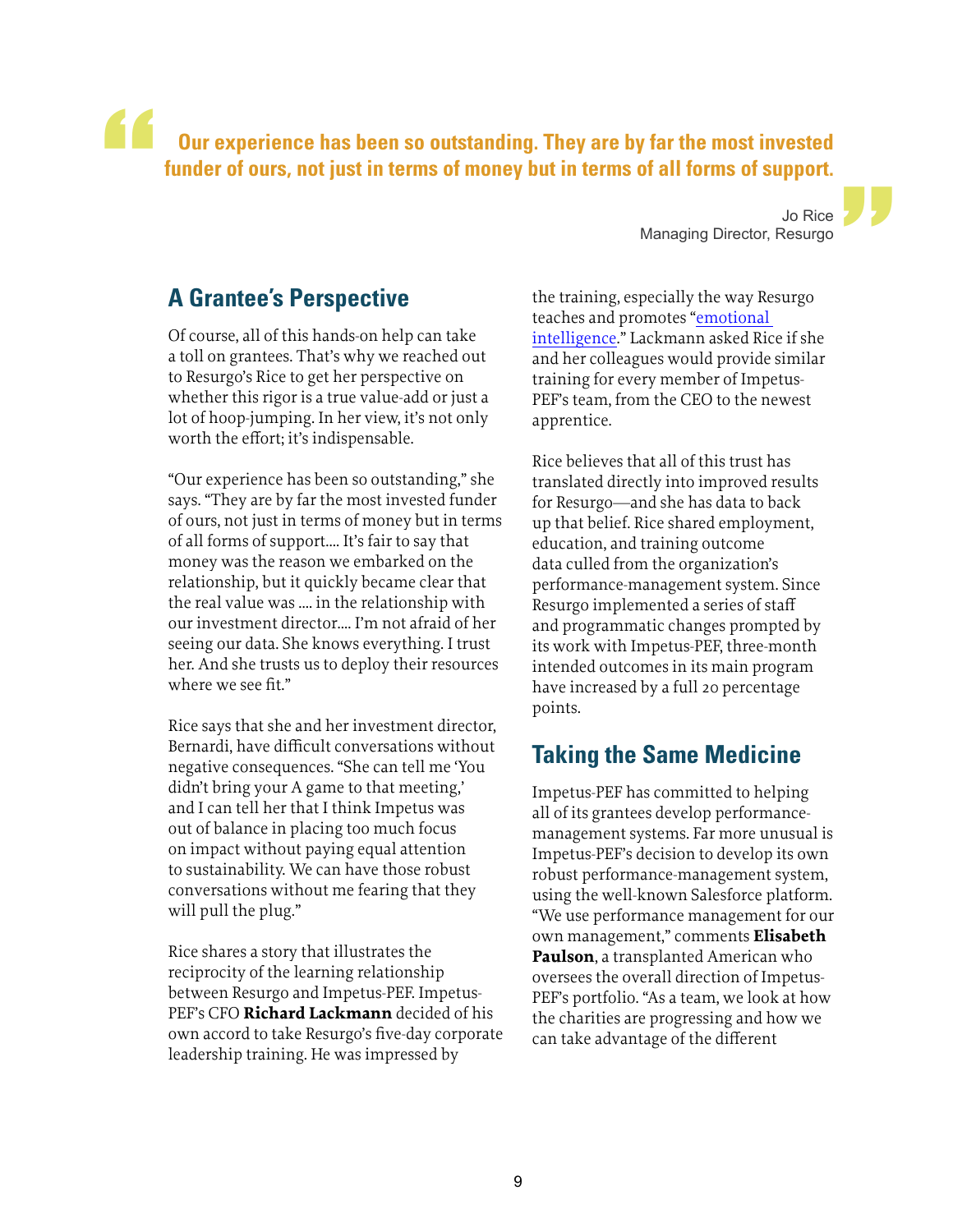

strengths that each member of the investment team brings to the table."

Ratcliffe is driving his organization to develop goals as clear as those it encourages its grantees to develop. "I've asked the team to focus more since I've come into this role. We've had a great portfolio for a few years, and these organizations are ... growing and delivering better service to young people. I've asked our team to [get a clearer understanding of] what all this will add up to five years from now. How many young people are passing their exams, how many more at top universities, how many more in employment?"

Impetus-PEF has long acknowledged that it's only a small part of a larger education and

employment systems. But Ratcliffe feels it's essential for Impetus-PEF to identify sectorwide goals and then determine what role Impetus-PEF must play to help the sector achieve those goals. Here's what those sectorwide goals look like for education:

- Primary and Secondary: Halve the gap between disadvantaged young people and their better-off peers by 2021. (The gap is currently 25 percentage points for 16-year-olds.)
- Higher Education: Halve the gap between disadvantaged young people and their peers by 2021 in access to university. (The gap is currently 17 percentage points.)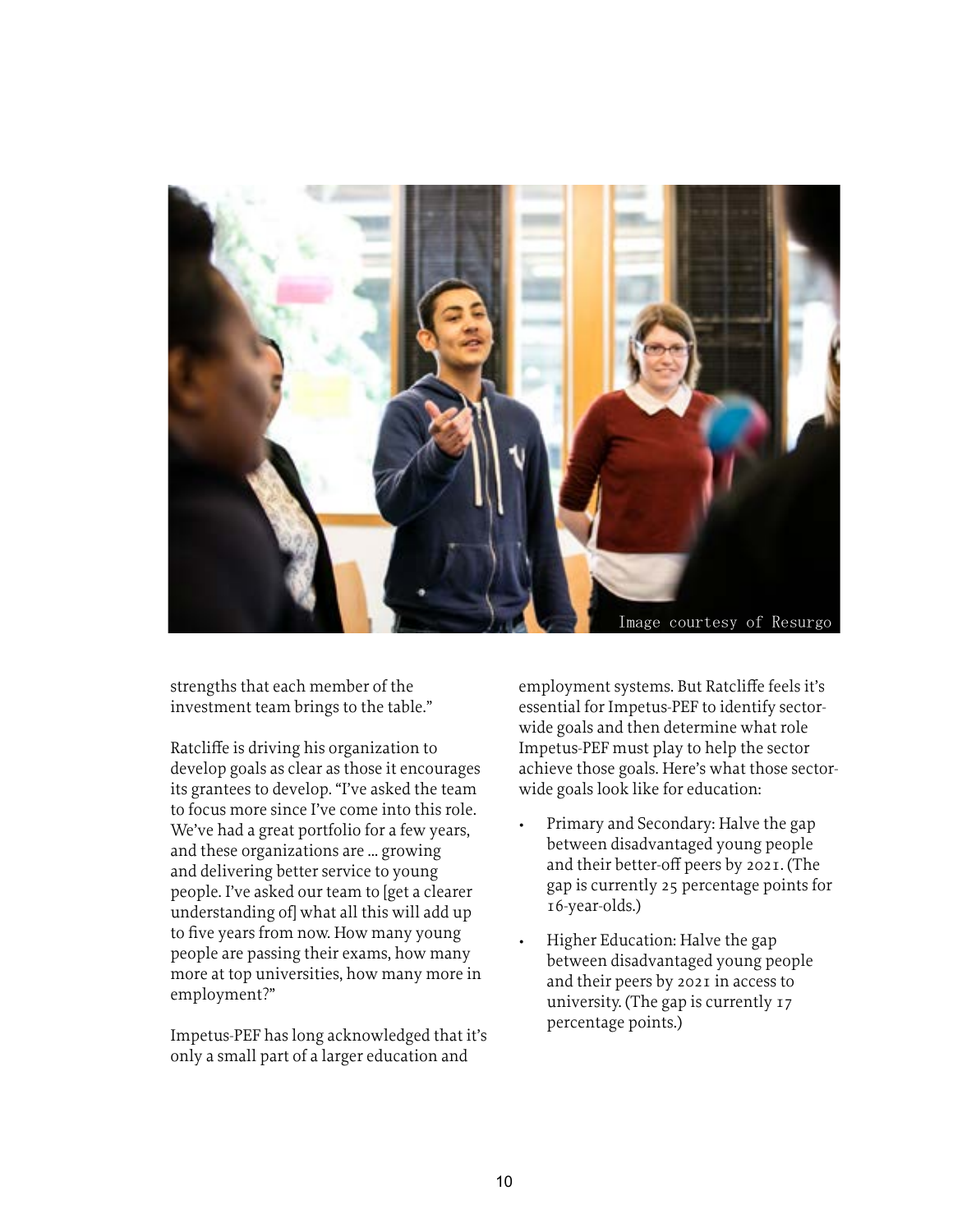For employment, there is less available data on how young people from disadvantaged backgrounds fare in the labor market compared to their better-off peers. Impetus-PEF has commissioned research into linked, longitudinal datasets that should reveal the answer next year. This will inform the team as they set goals to reduce the disparity. Just as important, this research will inform policymakers and funders about the true

extent of the employment problem and galvanize public and private actors to help Impetus-PEF solve it.

To monitor progress and create the basis for learning and improvement, Impetus-PEF is developing three new dashboards that draw data from its performancemanagement system.



*The first dashboard (above) will give Impetus-PEF's leaders a high-level view of the education and employment sectors, key barriers to change, and Impetus-PEF's advocacy priorities for addressing these barriers.*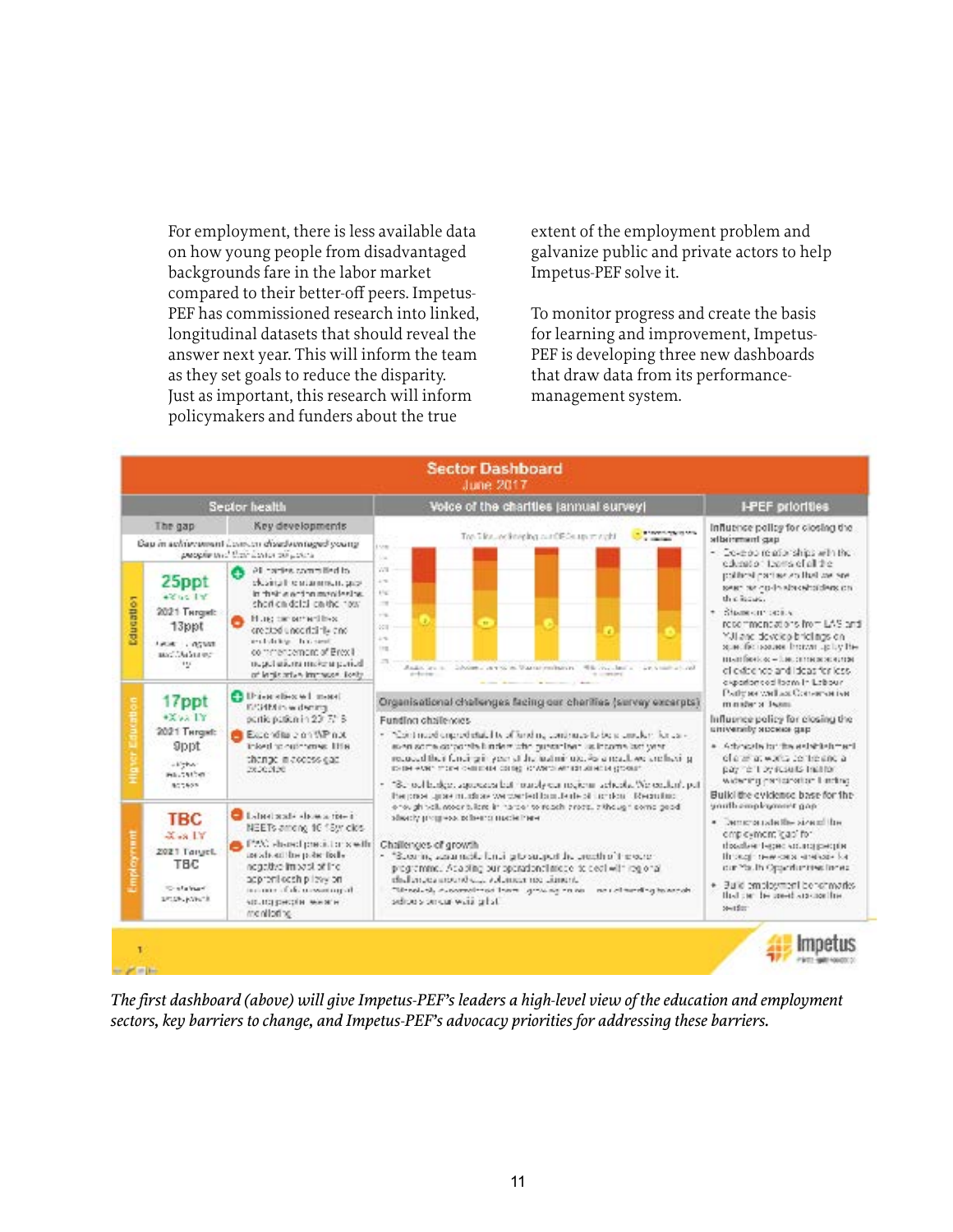|                        | <b>Impetus-PEF Dashboard</b><br>03/2016                                                                                                        | 2014 | 2015 | vm: | 2015<br>SYTO YTO'S | TY.<br>Targer, IV. Formora | <b>STE</b><br>Inrust | <b>EXAMPLE</b><br>COMMENTARY |
|------------------------|------------------------------------------------------------------------------------------------------------------------------------------------|------|------|-----|--------------------|----------------------------|----------------------|------------------------------|
|                        | A lote diseaser leges young people (DRT) mented                                                                                                |      |      |     |                    |                            |                      |                              |
|                        | 1 D'E contrarente                                                                                                                              |      |      |     |                    |                            |                      |                              |
| Stefar<br>Gombe<br>日本社 | Tuday NYSIS BSAUT (www.ulco<br>$4.247 - 219$<br>$A = 0.017, 0.0124$<br>off equitable:<br>Reserved on Doctor 11.                                |      |      |     |                    |                            |                      |                              |
| outcomies)             | school (GSE 85% scal)<br>hered has A<br>state visa alt. Shift di tradutti<br>$\sim$ lower of $\overline{\rm{Npc}}$<br>Restricted on: Restrict. |      |      |     |                    |                            |                      |                              |
|                        | is a three countries.                                                                                                                          |      |      |     |                    |                            |                      |                              |
| Important.             | A the leaguesmoods to the ti-                                                                                                                  |      |      |     |                    |                            |                      |                              |
| <b>JOURNALSE</b>       | 5. that fee mist "groown"                                                                                                                      |      |      |     |                    |                            |                      |                              |
|                        | Anglican go many passed provid-                                                                                                                |      |      |     |                    |                            |                      |                              |
|                        | EM grant, handing existing I                                                                                                                   |      |      |     |                    |                            |                      |                              |
| Investment.            | af incontractations days sports                                                                                                                |      |      |     |                    |                            |                      |                              |
| <b>Bingkolary</b>      | Independent toward with NY: 182.                                                                                                               |      |      |     |                    |                            |                      |                              |
|                        | Charly Net Program Section 11.                                                                                                                 |      |      |     |                    |                            |                      |                              |
|                        | Fording and the college.                                                                                                                       |      |      |     |                    |                            |                      |                              |
| Pelicy:                | during a second and continuous control.<br>process in the cargo.                                                                               |      |      |     |                    |                            |                      |                              |
|                        | electrical country of gagenerate them count-                                                                                                   |      |      |     |                    |                            |                      |                              |
| Liovanagai             | thing if dairy<br>利/d + = m1555 that for.                                                                                                      |      |      |     |                    |                            |                      |                              |
|                        | EX unb daily                                                                                                                                   |      |      |     |                    |                            |                      |                              |
|                        | alisated and sub-signals data in all                                                                                                           |      |      |     |                    |                            |                      |                              |
|                        | Start of materials complete finding                                                                                                            |      |      |     |                    |                            |                      |                              |
| Morrey                 | EN 8 your levennes bullares"<br>LE' coancing coole                                                                                             |      |      |     |                    |                            |                      |                              |
|                        | Front : Krit Fig. perce Scotto.                                                                                                                |      |      |     |                    |                            |                      |                              |
|                        | To Junear Angelban.                                                                                                                            |      |      |     |                    |                            |                      |                              |
|                        | <b>Stallheit cancer Some</b>                                                                                                                   |      |      |     |                    |                            |                      |                              |
| Foundations            | 5. stakeholders after this was HFFT makes an impact                                                                                            |      |      |     |                    |                            |                      |                              |

*The second dashboard (above) will give the executives and board an effective way to track contributions (outputs and inputs) to progress against the sector-wide goals.* 

Taking a sector-wide view "has been a really powerful conversation for us," says Ratcliffe. "It's helped us focus enough on … the cumulative effect of [our] investments and how we can make the biggest possible difference."

Taking a sector view has also driven Impetus-PEF to invest in research and advocacy, not just in strengthening individual organizations. "Part of making a contribution to solving these big problems is convincing others to act, and in what ways," says North. "We are interested in mining data to show where problems affecting our young people are being overlooked or where public spending isn't making any difference. We can also show how our charities are trying new ways to solve problems that may have looked impossible, as well as making recommendations for systemic change. Then we look for others who may want to bring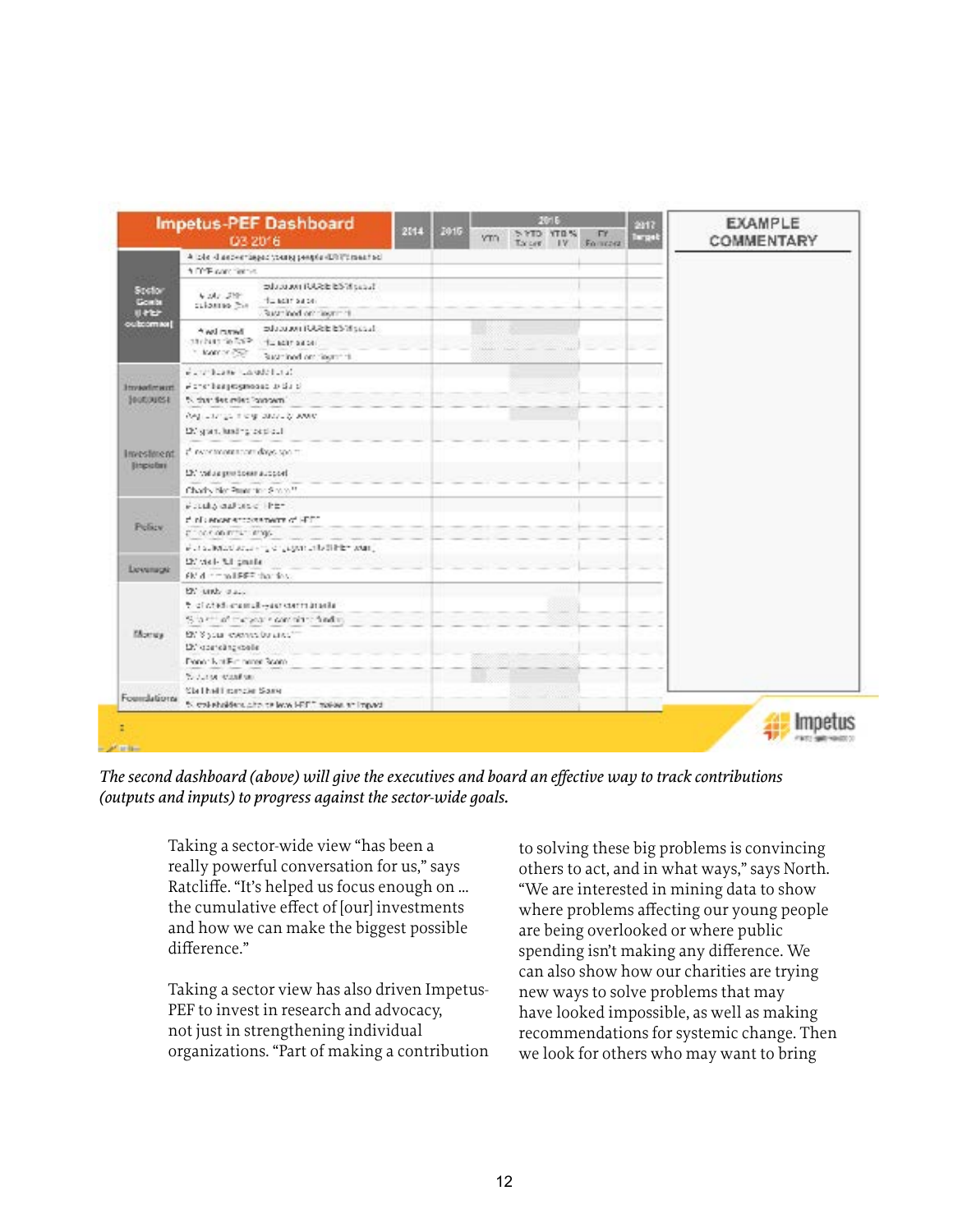| <b>Portfolio Dashboard</b><br>Q2 2017 |                                       | <b>CJ</b> | 24 | е | $\mathbf{G}$ | <b>Cities</b> DV |
|---------------------------------------|---------------------------------------|-----------|----|---|--------------|------------------|
|                                       |                                       |           |    |   |              |                  |
|                                       | E123 618 312-1714 0                   |           |    |   |              |                  |
|                                       | Digital Clipper growth                |           |    |   |              |                  |
| <b>Chart as</b>                       | <b>CLAP and CONSTRU</b>               |           |    |   |              |                  |
| culturas<br>(Charries)                | $2.495$ and $2.57$ and $2.59$         |           |    |   |              |                  |
| TP <sub>1</sub>                       | plan EPP-salesman@ G                  |           |    |   |              |                  |
|                                       | the users a control of                |           |    |   |              |                  |
|                                       | # extent feature DPP outcomes (2016)? |           |    |   |              |                  |
|                                       | $P_{\text{14g}}$ man (140).           |           |    |   |              |                  |
|                                       | triangularum/it                       |           |    |   |              |                  |
|                                       | Old veracity activities will          |           |    |   |              |                  |
|                                       | hannote.                              |           |    |   |              |                  |
| <b>BANKING</b><br>(outputs)           | Tours or                              |           |    |   |              |                  |
|                                       | Traffere mi                           |           |    |   |              |                  |
|                                       | President Market                      |           |    |   |              |                  |
|                                       | A 42 ALCAND AND A 12YE                |           |    |   |              |                  |
|                                       | Allegionna Sicilian weakened.         |           |    |   |              |                  |
|                                       | a you can stiffer [amount man).       |           |    |   |              |                  |
|                                       | Elgan colough Fut (FBS)               |           |    |   |              |                  |
| <b>IDVARIZING</b><br>(inputs)         | <b>P. SAN COMPLETED BAR FREE</b>      |           |    |   |              |                  |
|                                       | 6月以下清朝1月1日には、1月2日1日                   |           |    |   |              |                  |
|                                       | <b>Fowledge and the controllers</b>   |           |    |   |              |                  |
| <b>Livelenge</b>                      | however the company of the first      |           |    |   |              |                  |
|                                       | fix that to deliver, which we should  |           |    |   |              |                  |

*The third dashboard (above) will help the executives and board track the progress of individual grantees in meeting the sector-wide goals (all data are illustrative).*

about, or support that change, so we can pool resources and get there quicker."

Currently Impetus-PEF is looking at the area of post-16 education, where many disadvantaged young people end up in the UK. The organization is [calling out poor outcomes](http://www.impetus-pef.org.uk/wp-content/uploads/2017/03/2017-03-14_Impetus-PEF-Confronting-Crisis.pdf) and showing how better outcomes could be achieved.

# **Conclusion**

It's only been four years since Impetus-PEF began its performance pivot. Many aspects of their efforts, including the performancemanagement system, remain works in

progress. But its leadership, management, and staff clearly have built an enduring commitment to, in words it shares on its website, "learning from and improving our own performance." It's relatively easy to challenge your grantees to improve their performance. It's much harder to be introspective about your own.

Helping organizations advance significantly in their journey toward high performance takes patience and persistence, years not months. Early indications are that Impetus-PEF is on the right track. "Across the portfolio, we can show that the capacity of the